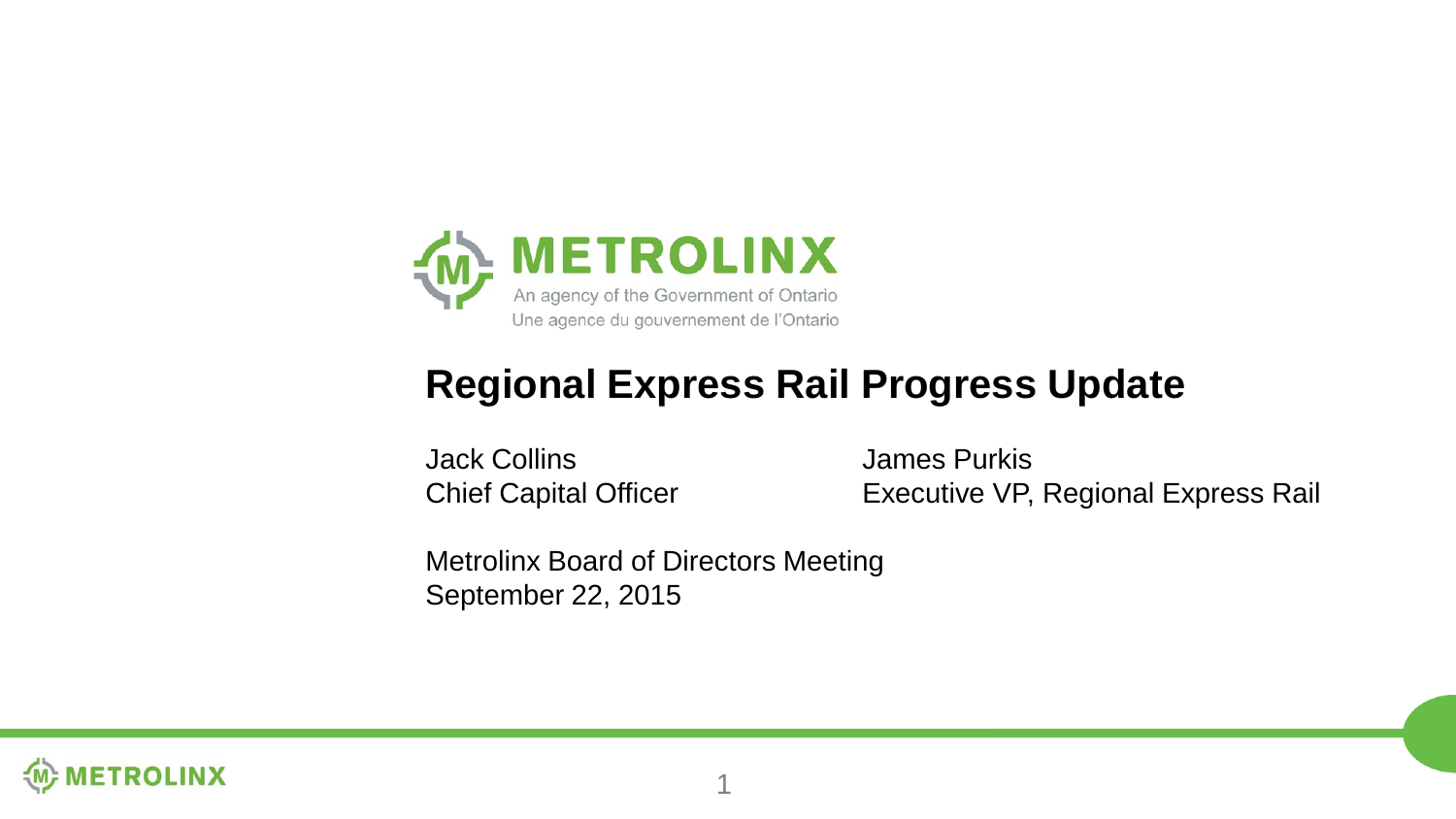### **Executive Summary**

- The GO Regional Express Rail (RER) continues with advancing preliminary and detailed designs, as well as construction activities and the introduction of new services.
- Environmental Assessments continue to progress on:
	- Barrie corridor for double track, new Caledonia station, and Davenport Rail-Rail grade separation.
	- Lakeshore East for corridor expansion between Guildwood and Pickering GO stations.
- July 2015 West Harbour GO station in Hamilton on the Lakeshore West corridor went into service and was in use for the Pan/Parapan American games.
- August 2015 -The contract for the GO Transit Train Control System was awarded.
- Summer 2015 Design development for the East Rail Maintenance Facility (ERMF) project was completed and submitted. Mobilization and foundation work are also underway.
- September 2015 14 new midday trains began service between Mount Pleasant GO Station and Union Station.

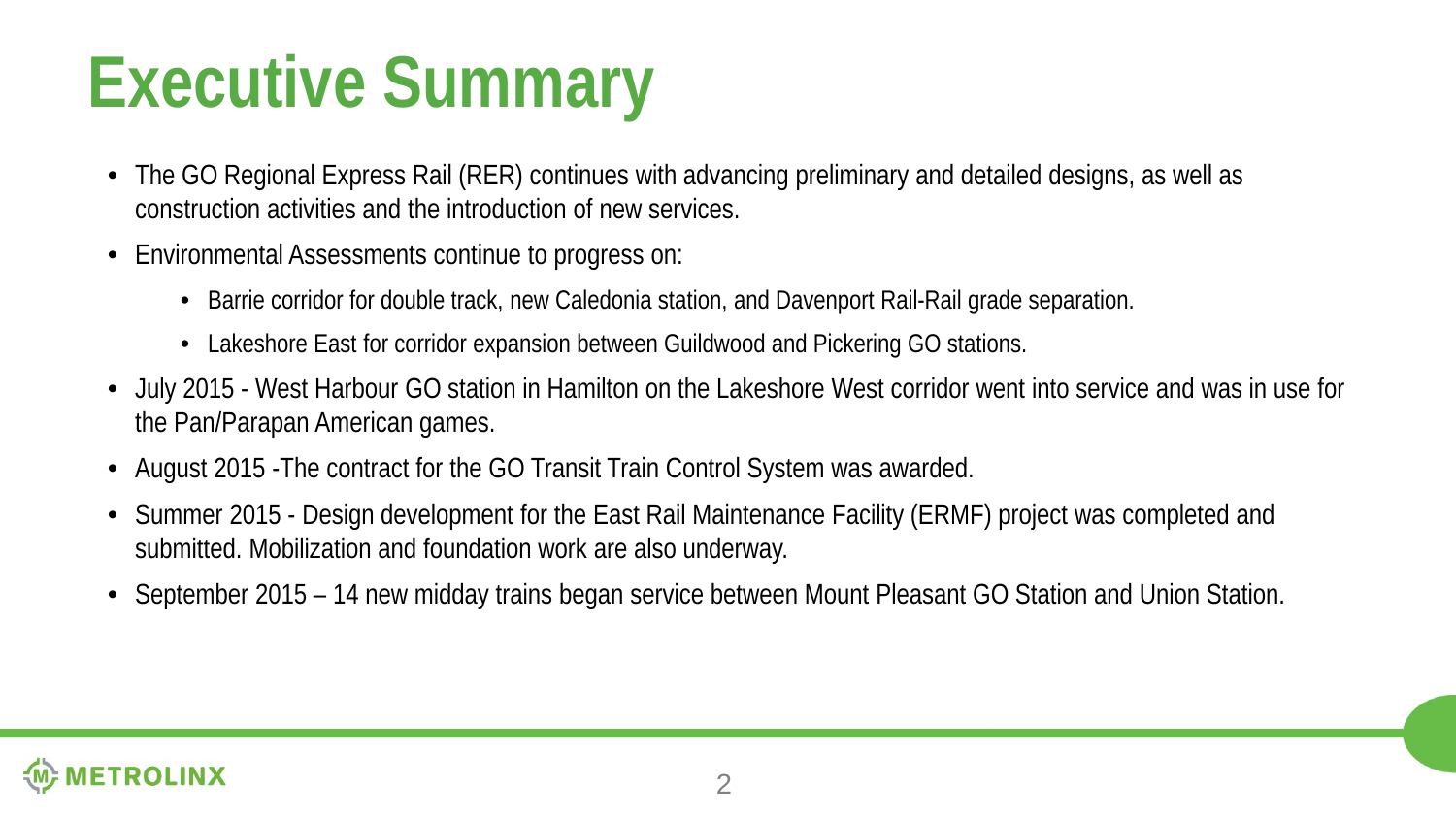### **Barrie Corridor**

#### **Environmental Assessment & Design Progress:**

- EA for double tracking underway and approval anticipated December 2016.
- New Caledonia GO station (intersecting with the Eglinton Crosstown) EA and design is underway with the first public meeting scheduled in November 2015.
- Davenport Grade Separation Residents Panel recommendations are being reviewed and the timing of the EA to be determined.
- Working closely with York Region on their EA for the widening of Rutherford Road.



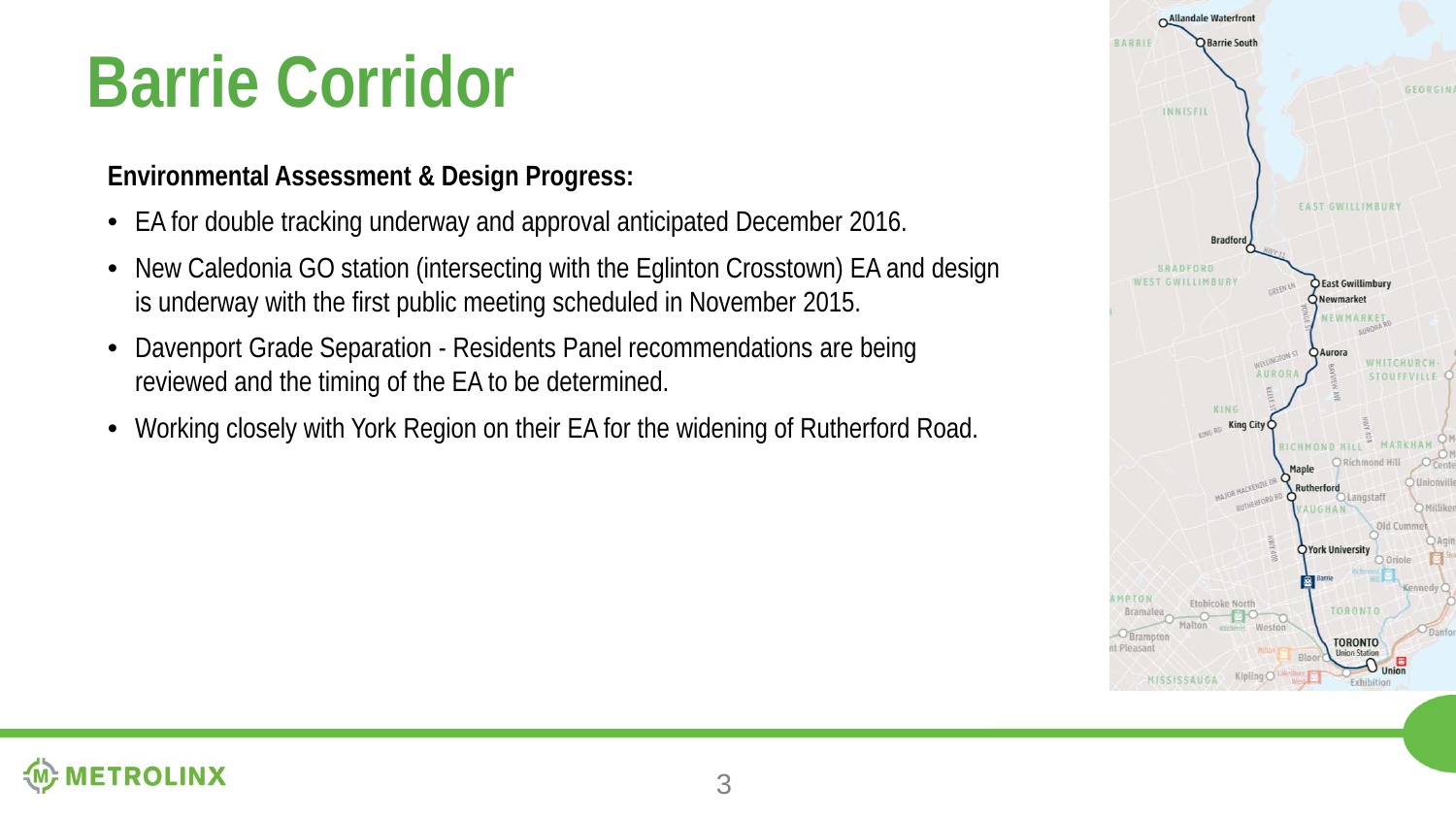### **Barrie Corridor**

• Design for station modifications at Aurora, King City, Maple, and Rutherford to facilitate double track and GO RER service is at 30% completion. Tunnel, elevator and stair enclosure construction will commence in Spring 2016.

- Grading work and passing track construction underway from Steeles Avenue to Rutherford Road.
- Grade separation prioritization Consultant has been retained to develop and complete prioritization criteria by the end of September.
- New Downsview Park station is integrated with the new TTC subway station and is under construction, with opening in Winter 2017/18.

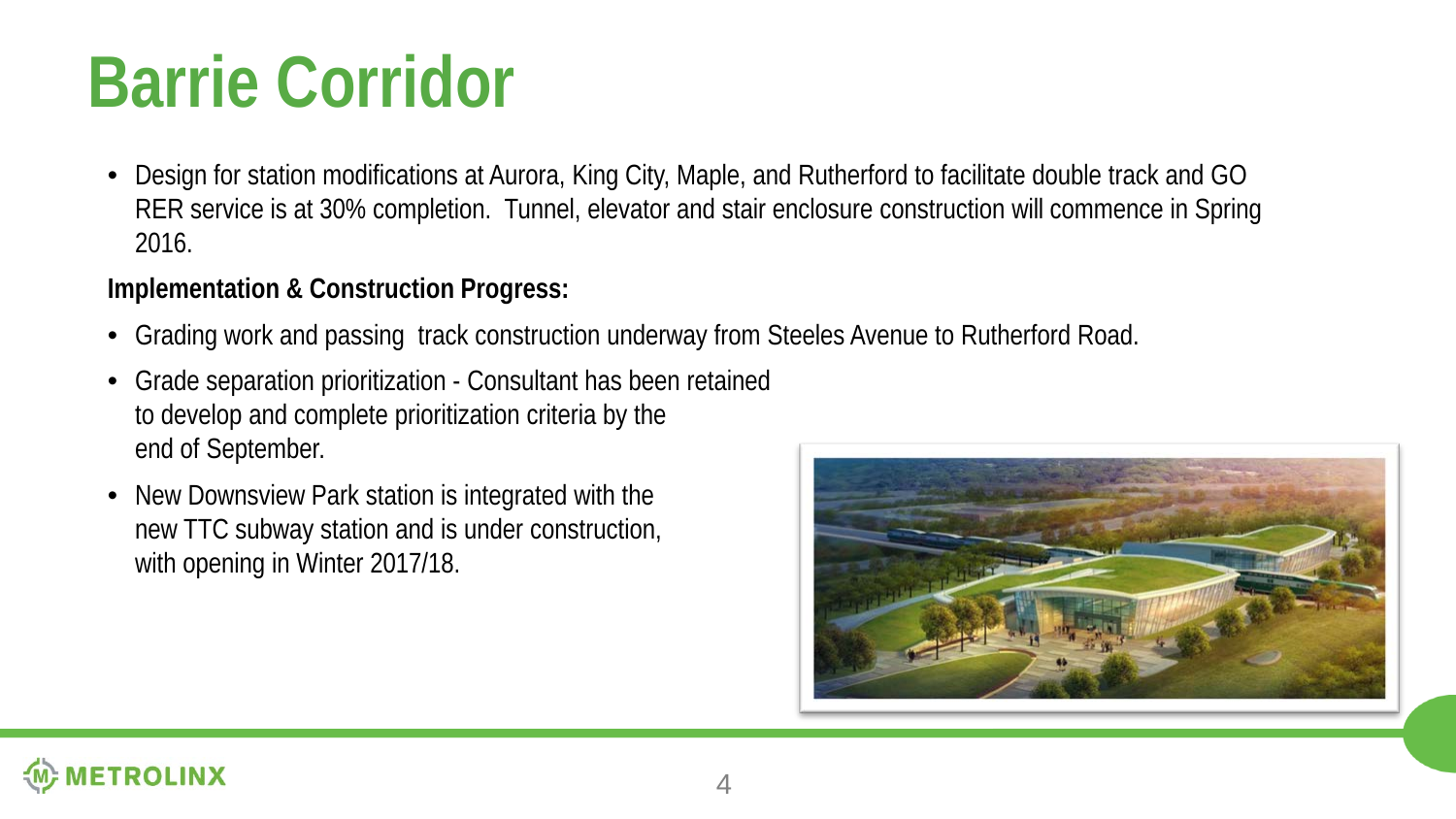### **Kitchener Corridor**

#### **EA & Design Progress:**

- Design of the Highway 401 structure and Etobicoke North GO station is underway, with construction expected to commence in 2017.
- Dialogue underway with CN concerning additional infrastructure requirements for RER between Bramalea and Georgetown GO stations.
- EA approved for 4th track required for RER.
- Consultant being procured for EA and design of a layover near Mount Pleasant GO station.
- Working with City of Toronto for SmartTrack Feasibility Study options for the Eglinton West segment and its integration with RER.

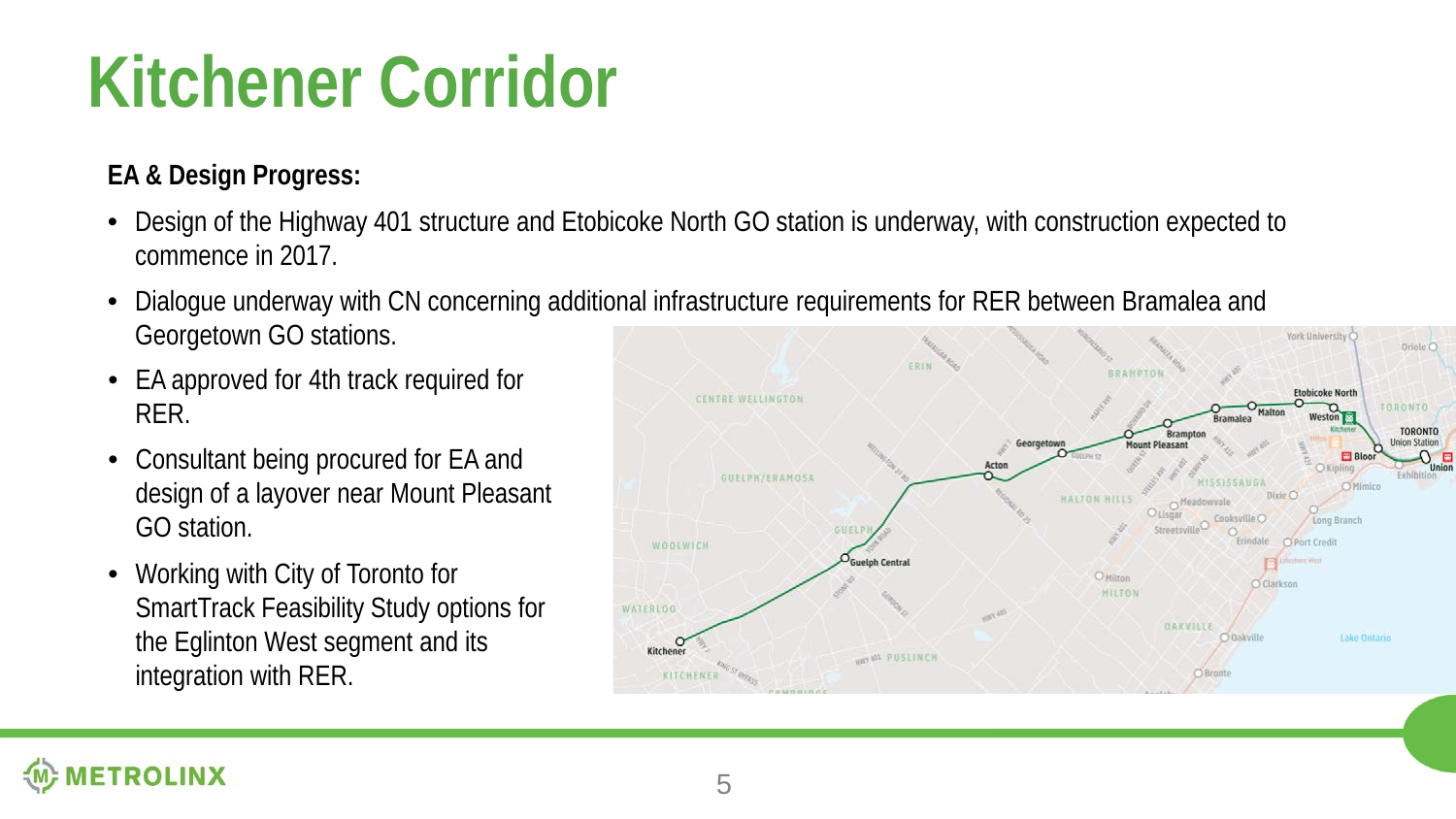#### *Carlingview Grade Separation*

### **Kitchener Corridor**

#### **Implementation & Construction Progress:**

- Georgetown South Program Wrap-up:
	- All projects have reached substantial completion, except the Noise Wall, Fencing and Landscaping contract, which will be completed in Spring 2016.
	- Remaining works include minor road work at Denison Road and Carlingview Avenue, completion of the John Street (Weston) pedestrian bridge, Bloor, Weston and Etobicoke North Station improvements which will be completed by December, 2015.
- Track improvements at Georgetown GO station by CN to improve GO train access to the Georgetown GO station.
- 14 new midday, two-way GO trains launched on September  $8<sup>th</sup>$ , between Mount Pleasant GO Station and Union Station

*John Street Pedestrian Bridge Construction*





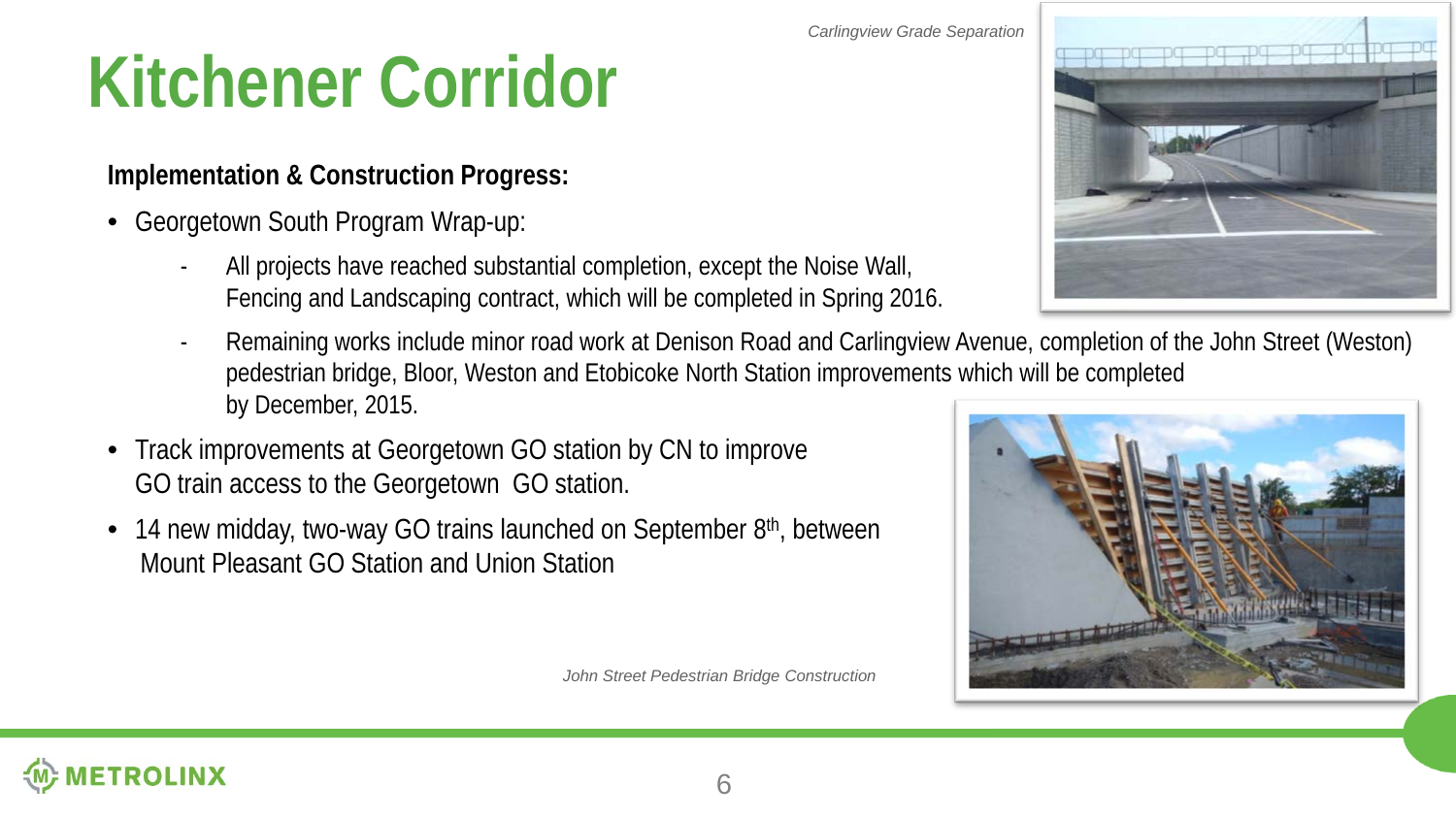### **Lakeshore West Corridor**

#### **Studies & Design Progress:**

- Kerr Street & Burloak Drive grade separations:
	- Grade separation feasibility study report is expected to be complete in September. Meetings scheduled with the Town of Oakville and City of Burlington in October.
- Dialogue underway with CN concerning additional infrastructure requirements to support RER and the new Confederation GO station in Hamilton.



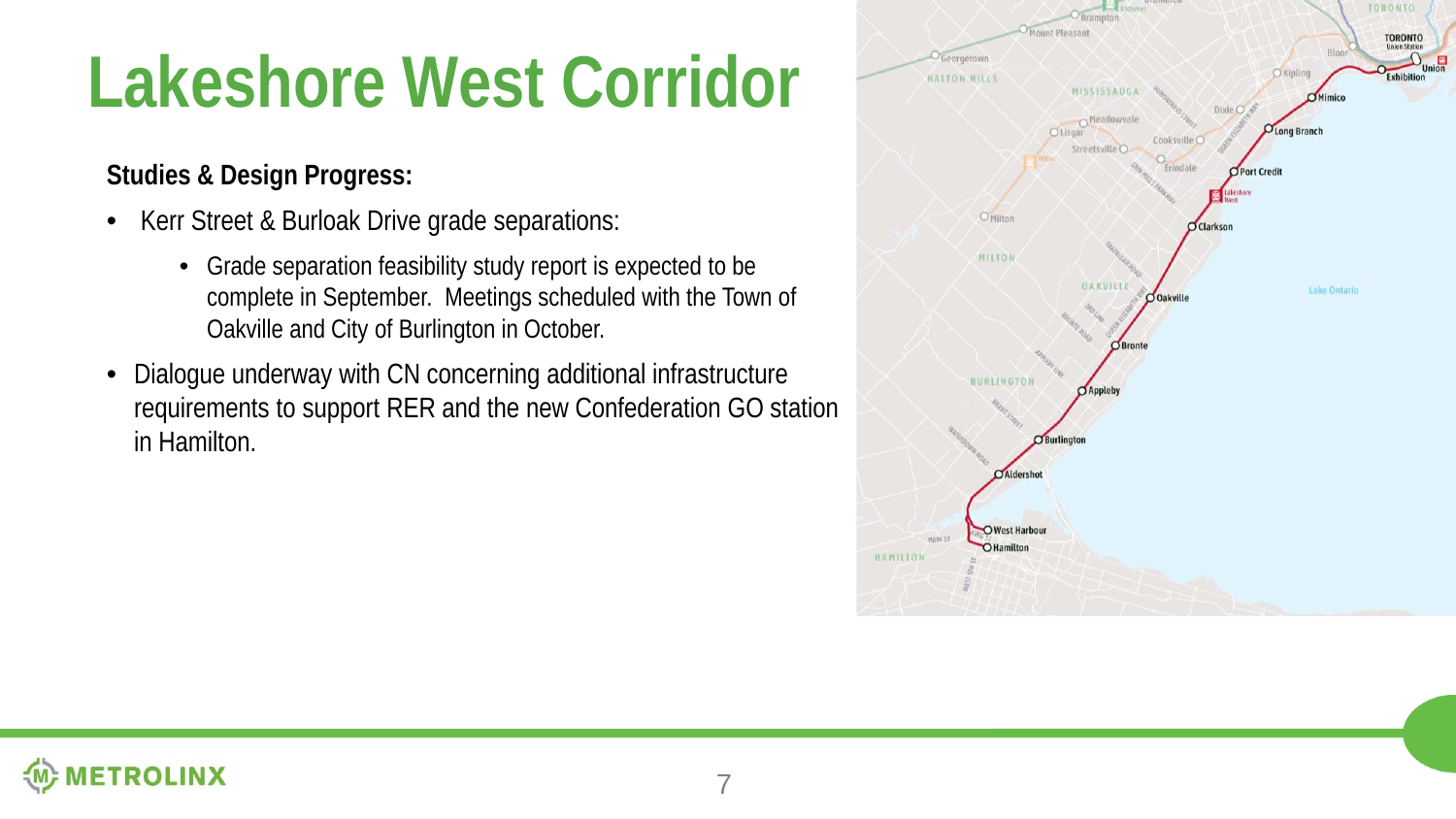### **Lakeshore West Corridor**

- West Harbour GO station in Hamilton:
	- Service launched as planned on July 9, 2015, on-time for the Pan Am Games. Station building, north platform, and a portion of landscaped outdoor promenade are complete, and work continues to complete south track, parking, and bus loop.
- Exhibition GO station:
	- Platform & station rehabilitation work scheduled to re-commence in September, following temporary stoppage to avoid transit service impacts during the Pan-Am Games.
- Clarkson GO station:
	- Parking structure construction is substantially complete.
- Lewis Road Layover (Stoney Creek):
	- Construction progressing toward Summer 2016 completion.



*West Harbour GO Station*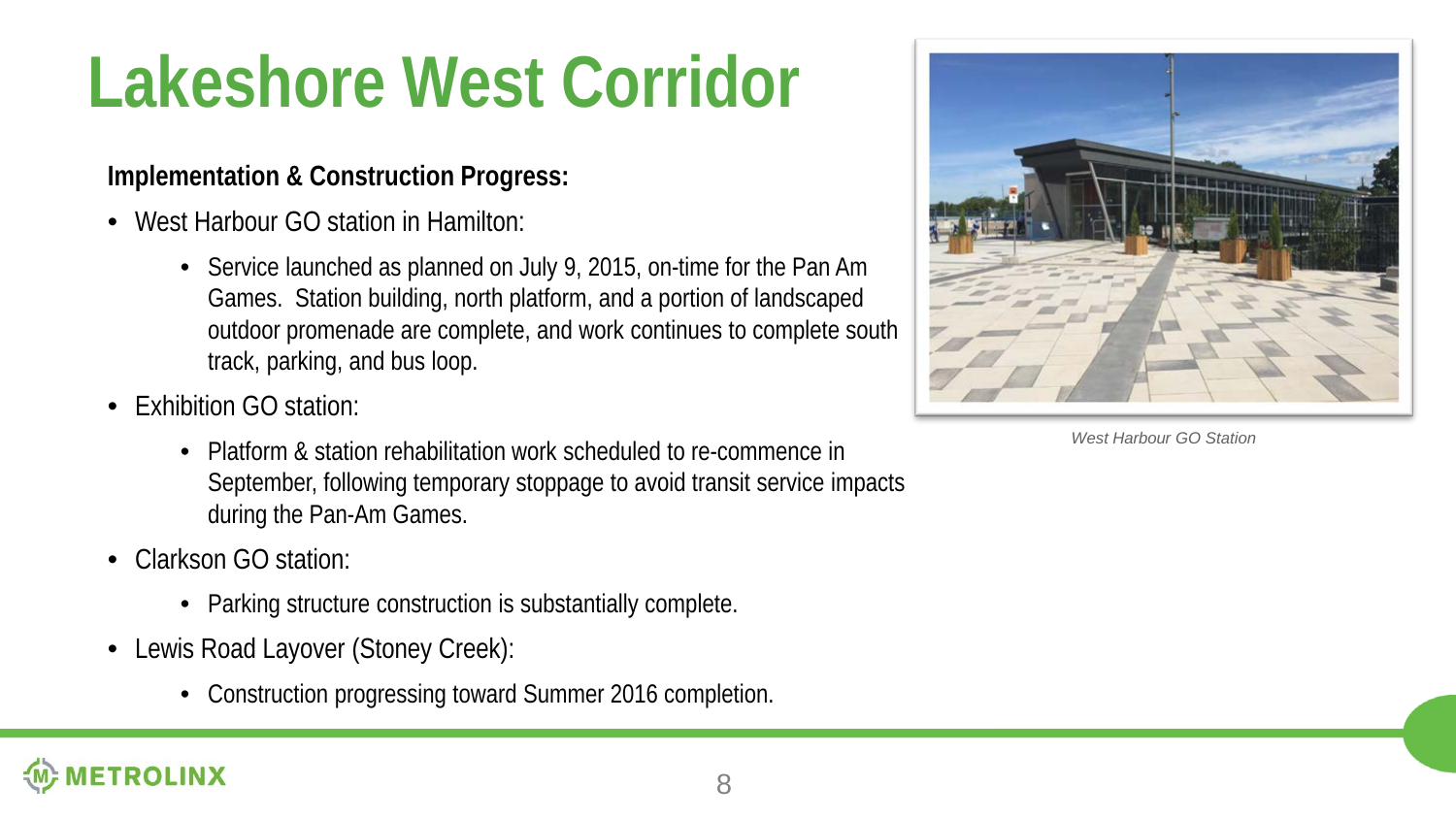### **Lakeshore East Corridor**

#### **EA & Design Progress:**

- Corridor expansion between Guildwood and Pickering GO stations: EA is ongoing with community and government engagement commencing in September 2015, and approval anticipated in Summer 2016.
- Corridor expansion between Union and Scarborough GO stations: EA will commence in Fall 2015, with approval anticipated in Summer 2017.
- Highland Creek bridge widening design at 60% completion.
- Rouge River bridge widening design at 30% completion.
- Property impacts and requirements for the grade separations at Morningside Avenue, Scarborough Golf Club Road and Galloway Road have been identified. Community engagement and realty negotiations are commencing in September 2015.



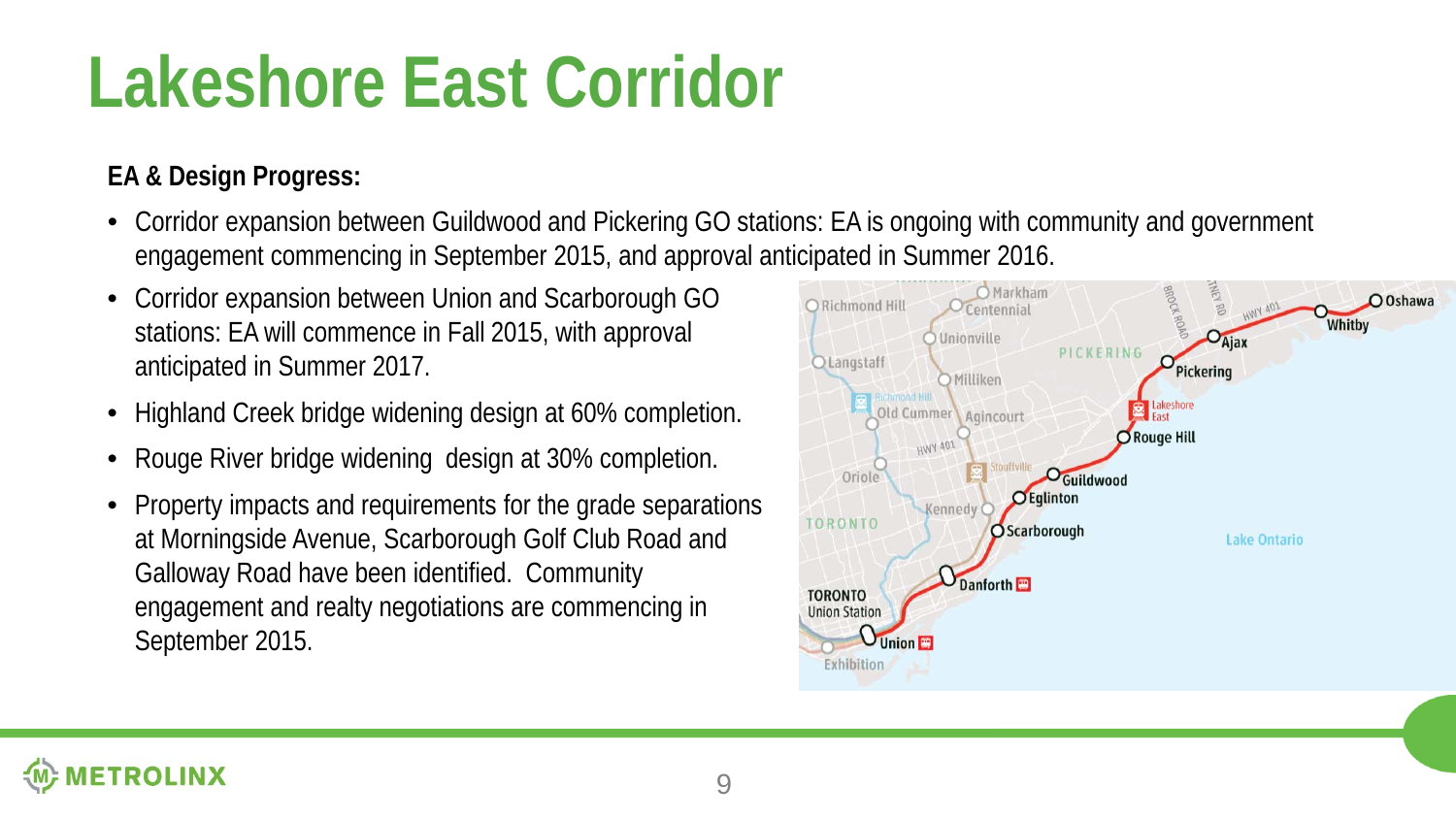### **Stouffville Corridor**

#### **EA & Design Progress:**

- EA approved for 2<sup>nd</sup> track from Scarborough Junction to Unionville GO station.
- EA and design assignment for southern grade separations (up to 6) awarded in August 2015.
- Phase 2 Double track Scarborough Junction to Agincourt / Milliken to Unionville:
	- Design at 95% completion, and construction planned for Winter 2016/17 to Winter 2018/19; includes track and signals, rail structure modifications, noise walls, and preparation for future electrification.
- GO station modifications at Agincourt, Milliken, and Unionville: Design at 10% for new 2nd track, new and modified rail platforms with elevators, tunnels, canopies and customer service amenities.
- Construction at stations planned to commence in Fall 2016.
- Lincolnville Train Layover expansion feasibility study completed and design to commence in Fall 2015.

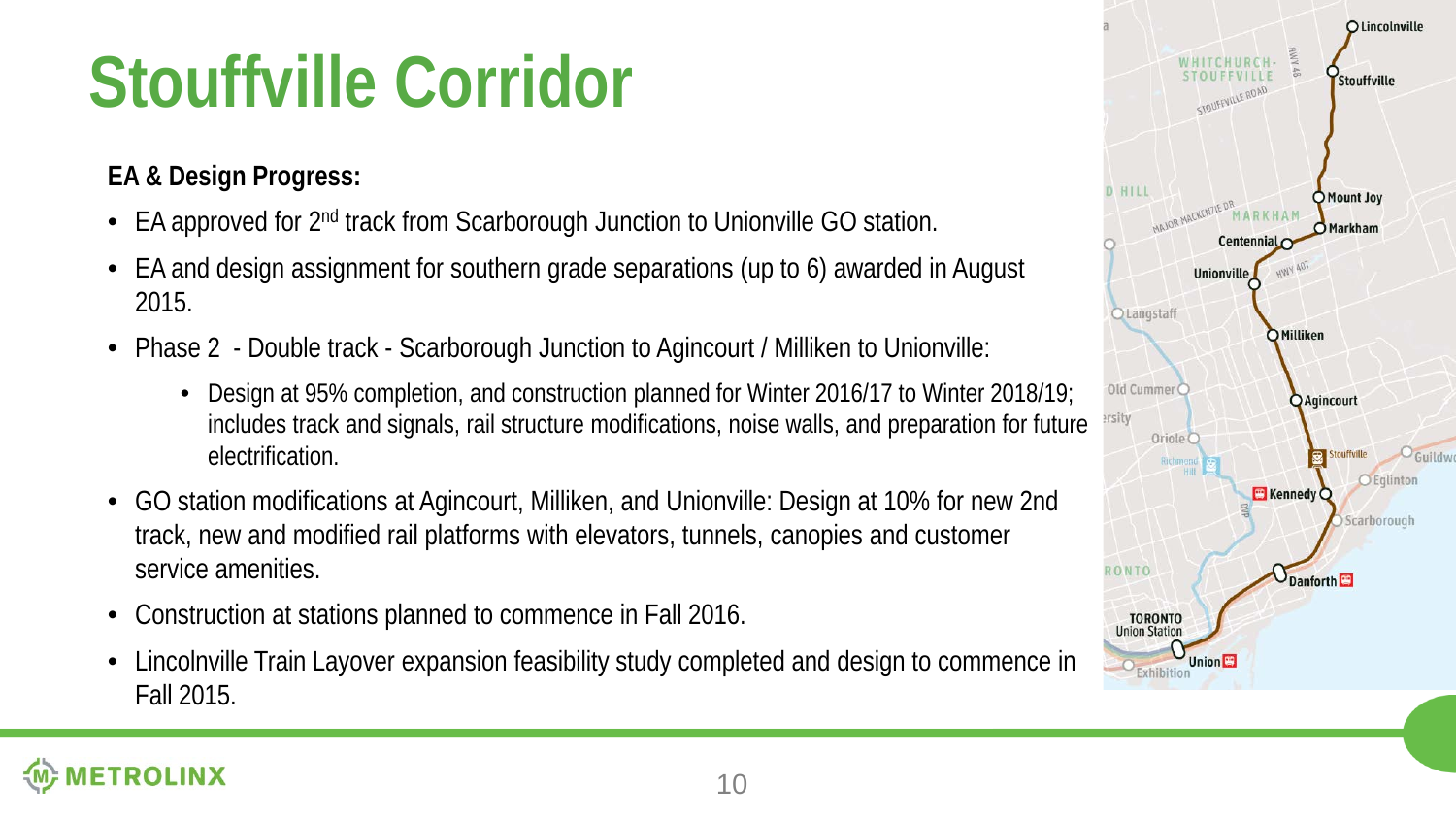### **Stouffville Corridor**

#### **Implementation & Construction Progress:**

- Phase 1: Double Track (5km) between Agincourt and Milliken GO Stations:
	- Mobilization and preparatory work has started and construction planned to complete Fall 2016; includes noise walls, and preparation for future electrification.
	- Community Relations:
		- In progress, consultation with affected residents in September.



∞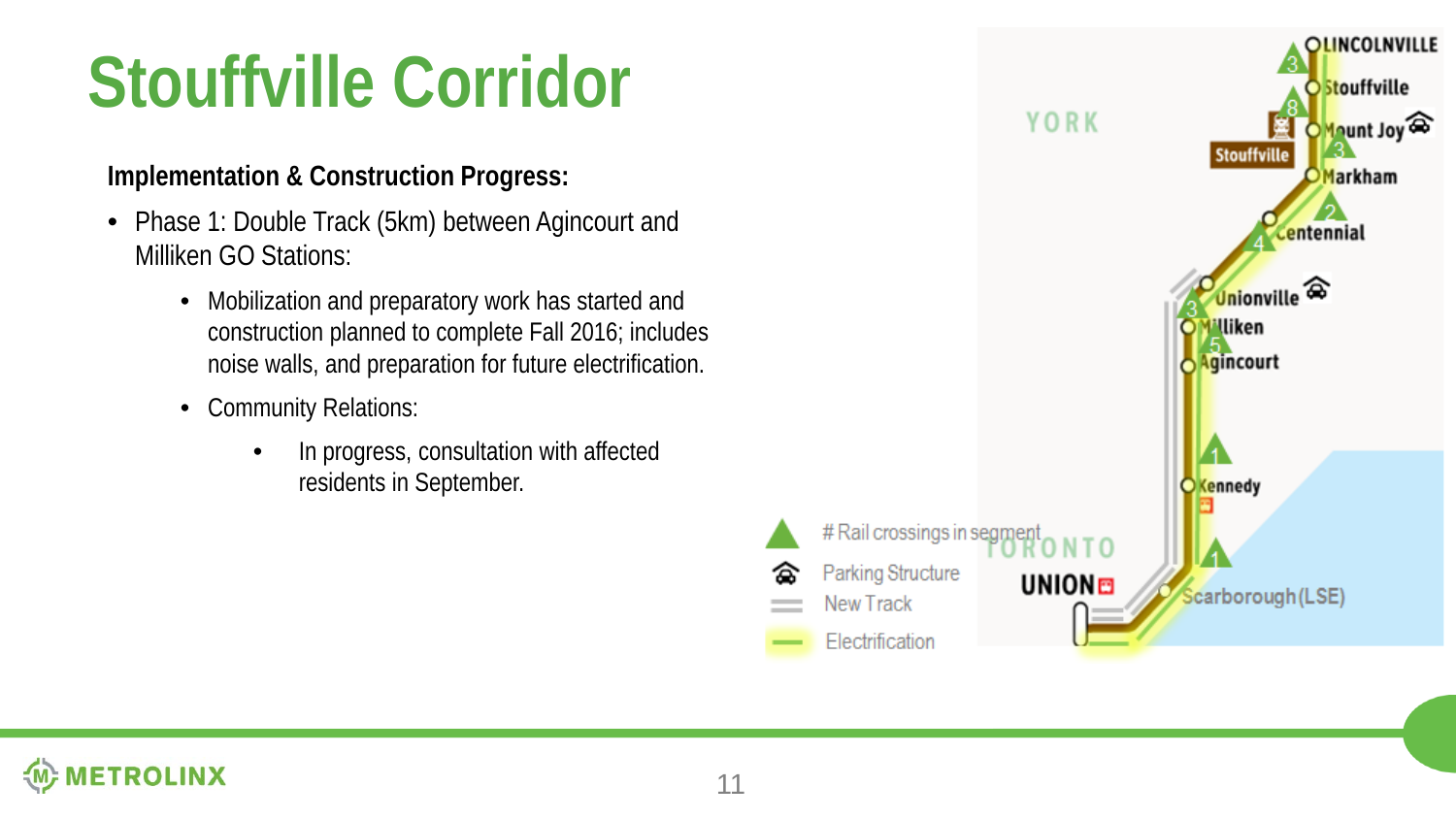### **Milton Corridor**

#### **Planning & Design Progress:**

- Cooksville GO station: Preliminary design for the parking structure is in progress and feasibility study for the CP bridge on Hurontario Street is underway (linked to Hurontario LRT).
- Milton GO station: Conceptual design for the parking structure in progress.
- Kipling GO station New bus terminal and station improvements is at 25% design stage.



• Dialogue underway with CP concerning studies required for infrastructure requirements necessary for future service increases.

#### **Implementation & Construction Progress:**

• Milton Layover Expansion: Construction is scheduled to start in Fall 2015 with completion in September 2016.

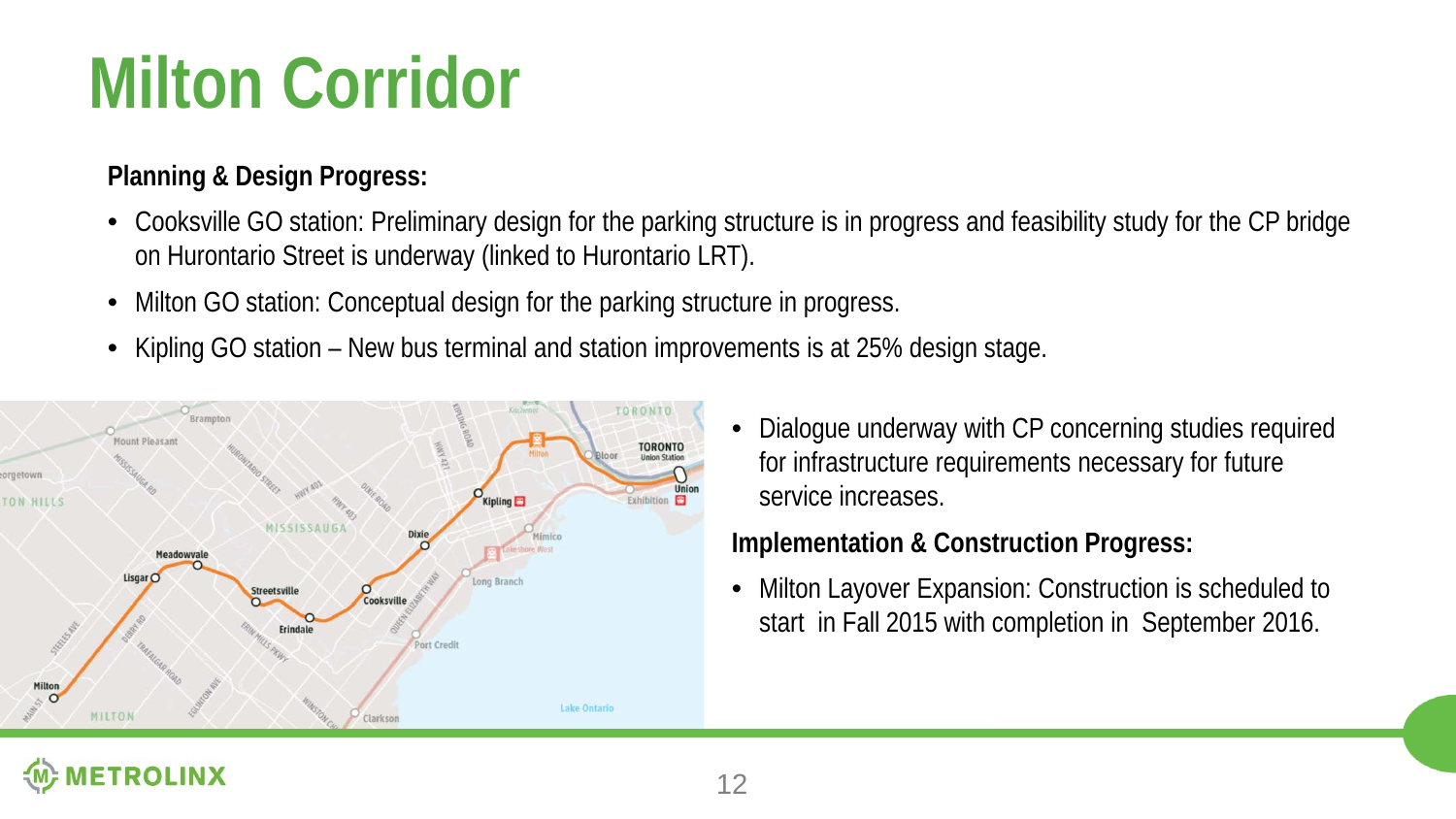# **Richmond Hill Corridor**

#### **Design & Planning Progress:**

- Bloomington GO station (new northern terminus of the corridor):
	- Design is approaching 50% completion.

- Gormley GO station:
	- Construction is underway with anticipated completion in Spring 2017.



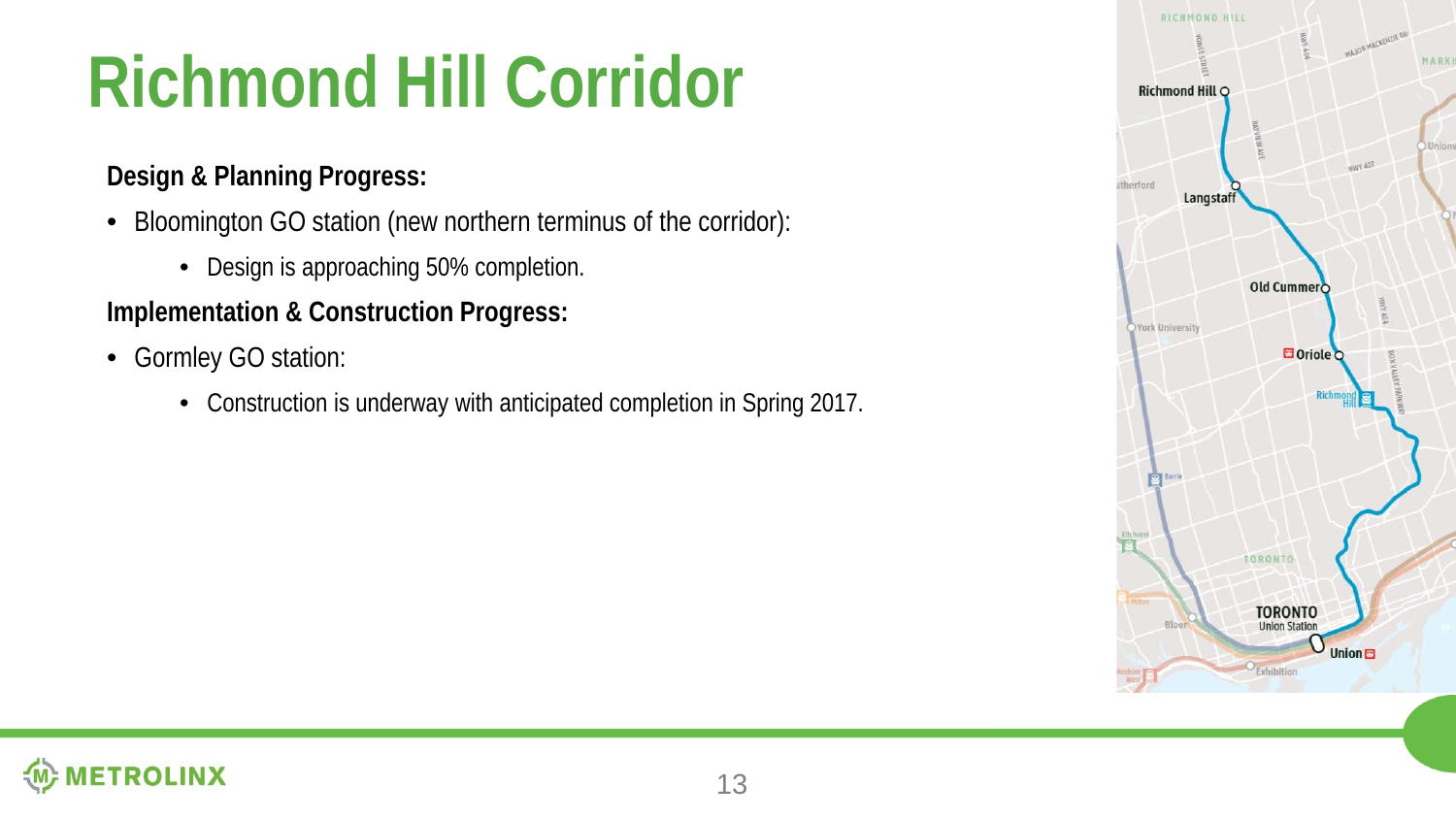# **Union Station Rail Corridor**

- Union Station:
	- Public access to the Bay Concourse was closed on August 16, 2015 and construction by City of Toronto will begin in September 2015.
- The Trainshed Rehabilitation work:
	- Stage 2 (Tracks 10 and 11 and Platform 20/21) is well underway and on track for completion by December 2015.
	- New smoke vent installations over Track 10 are complete.



*Downtown Bus Terminal Rendering*



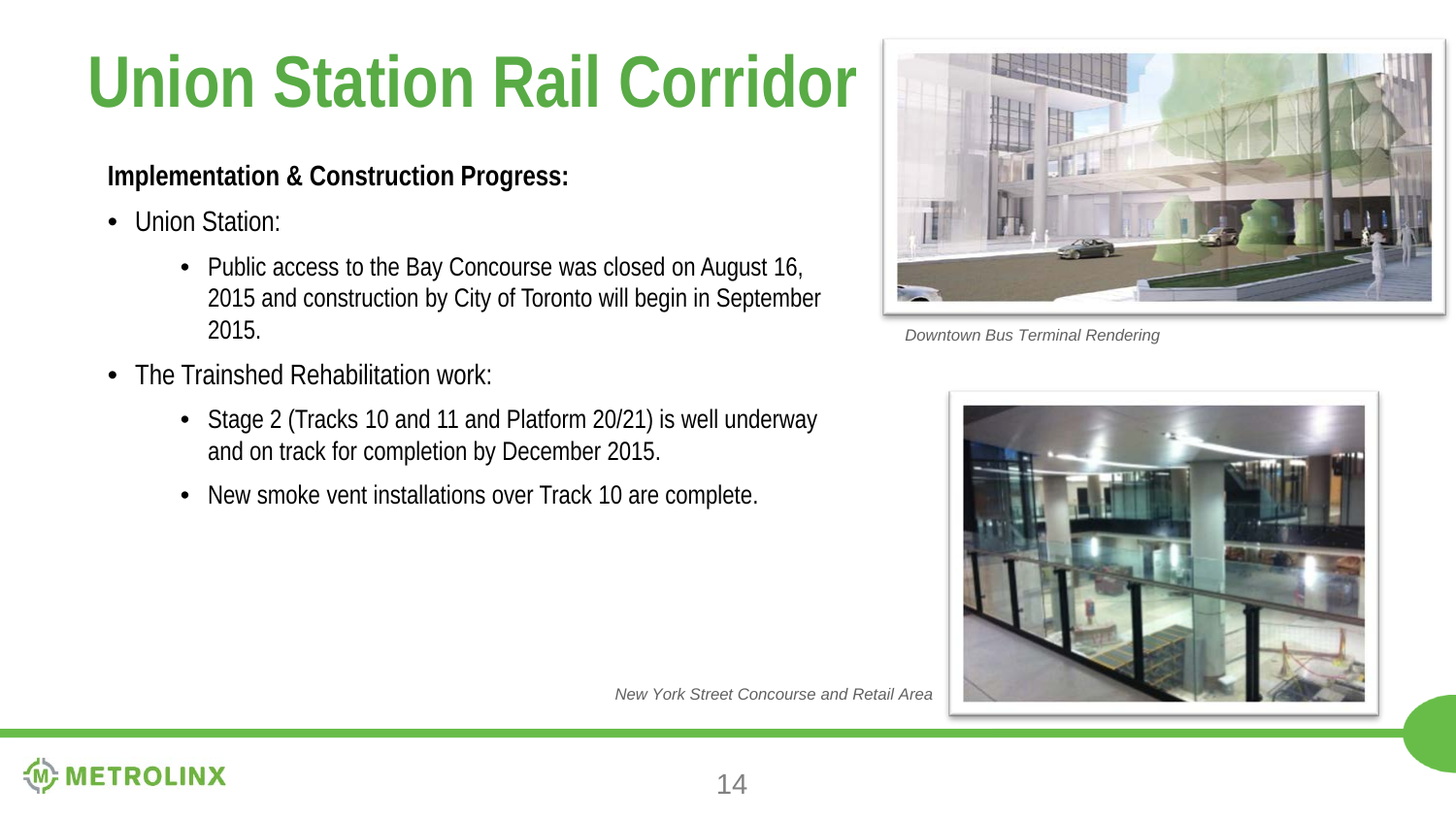## **Network Signals and Communications**

- GO Fibre Communication Feasibility Study final report was completed in August 2015.
- Preliminary Design for the USRC Signalling System is scheduled to be completed in the Fall 2015. Design work and geotechnical and the preliminary sighting of the signal structures are completed.
- GO Transit Train Control System (GTCS) was awarded in August 2015.
- Signals Packages being prepared for Corridor expansions.
- Enhanced Train Control (ETC) Feasibility Study is completed and work is underway on the Concept of Operations and a draft Migration Strategy. Work has commenced on a procurement strategy for an ETC consultant and the main design/build contract.
- Work has commenced with Electrification consultant to identify the scope to ready the signalling infrastructure for electrification.

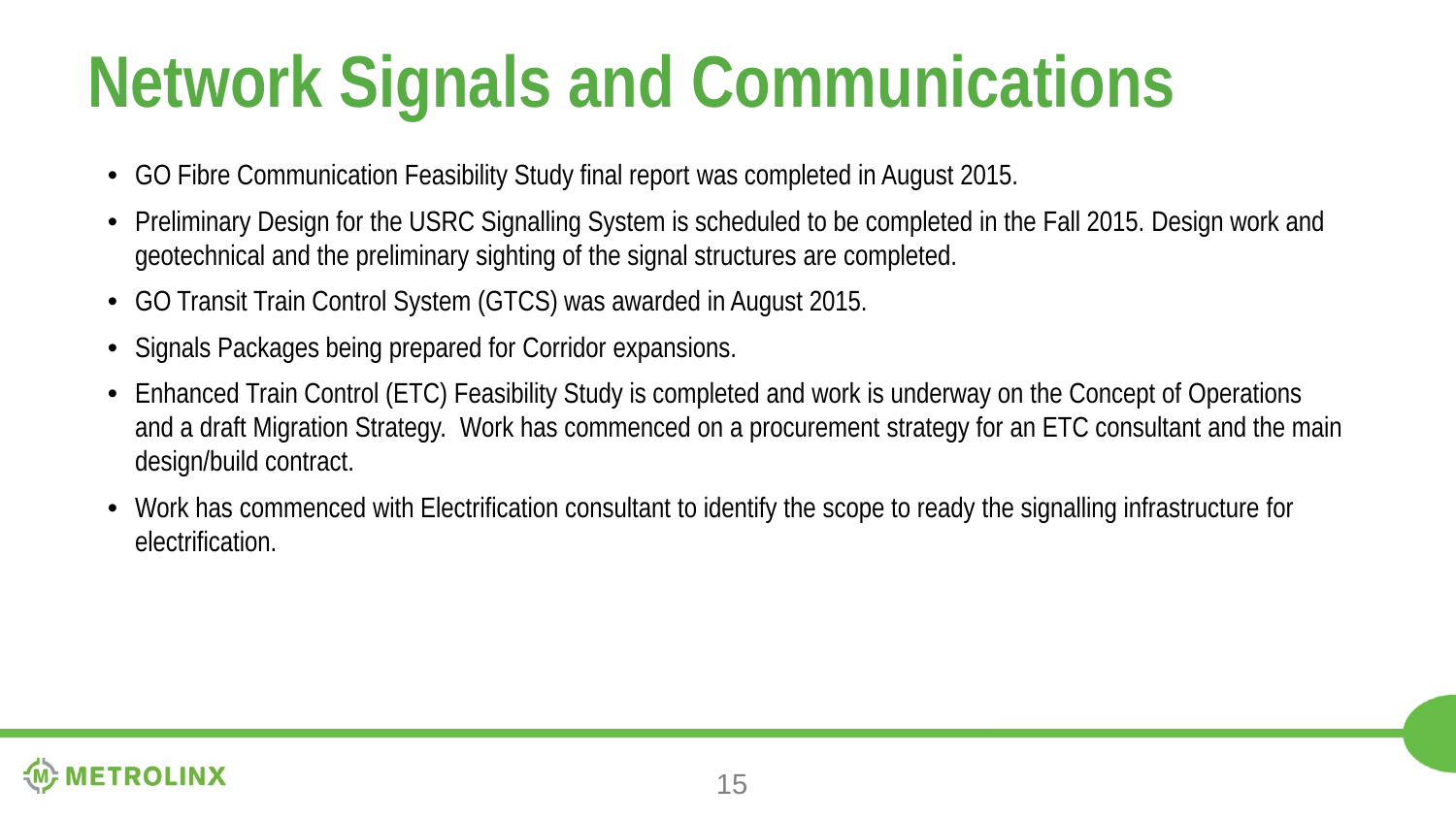### **Network Electrification**

- Electrification EA for the UP Express corridor is complete.
- Electrification Technical Advisor was awarded in June 2015.
- System wide Electrification EA is in progress with targeted completion of December 2016.
- Technical evaluation & agreement is underway with Hydro One for power requirements.
- Preliminary design is underway and is expected to be completed by December 2016.
- Enabling Works for electrification infrastructure is being evaluated and coordinated with corridor teams.
- Alternate Financing and Procurement (AFP) approach for the main electrification contract and a Value-for-Money analysis is being evaluated with Infrastructure Ontario and is in final stages of completion.